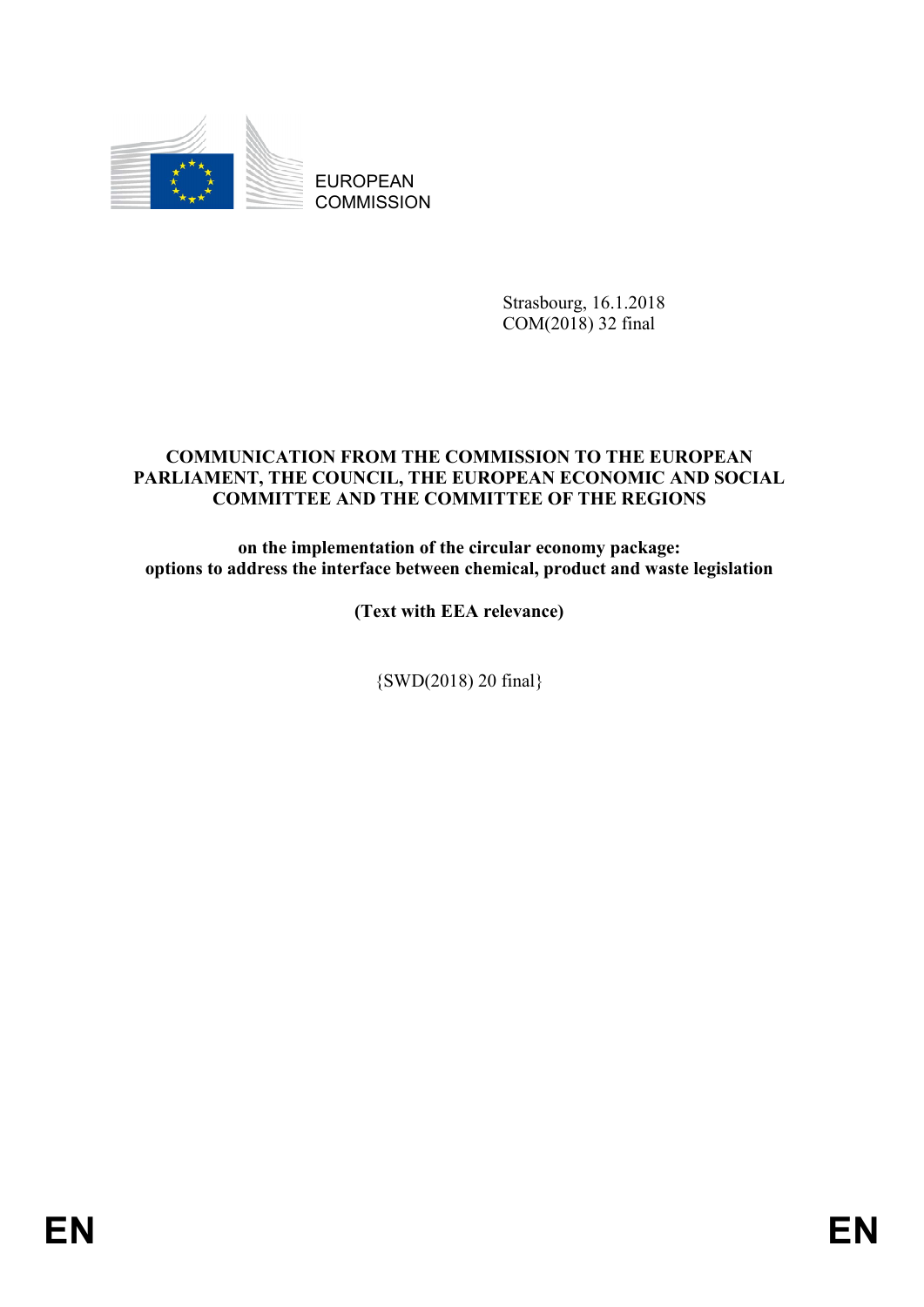### **COMMUNICATION FROM THE COMMISSION TO THE EUROPEAN PARLIAMENT, THE COUNCIL, THE EUROPEAN ECONOMIC AND SOCIAL COMMITTEE AND THE COMMITTEE OF THE REGIONS**

#### **on the implementation of the circular economy package:**

#### **options to address the interface between chemical, product and waste legislation**

### (Text with EEA relevance)

### **1. INTRODUCTION**

**.** 

The European Commission adopted in December 2015 an ambitious Circular Economy Package to help EU businesses and consumers to make the transition to a stronger and more circular economy where resources are used in a more sustainable way.

The proposed actions contributed to "closing the loop" of product lifecycles through greater recycling and re-use to the benefit of both the environment and the economy. The aim is to extract the maximum value and use from all raw materials, products and waste, fostering energy savings and reducing greenhouse gas emissions.

Recycling and re-use can be hampered by the presence of certain chemicals. Some chemicals can simply constitute technical barriers preventing recycling. Even a benign substance, which for example has a strong smell, could in some cases prevent use of the recycled material<sup>1</sup>. Other chemicals are hazardous to humans or the environment. A growing number of these are being identified and becoming subject to restrictions or prohibitions. These chemicals may be present in products sold before the restrictions applied, some of which have a long lifetime, and therefore prohibited chemicals can sometimes be found in recycling streams. Such substances can be costly to detect or remove, creating obstacles in particular for small recyclers. All these different types of chemicals we call 'substances of concern' in this Communication.

The Communication and the accompanying Staff Working Document is the result of crosscutting work between experts in charge of different legislative areas. Also an extensive targeted stakeholder consultation was undertaken, which was open for input between 12 April - 7 July 2017 and received input from over 100 experts.

The Communication explores the four most critical issues identified in the way the legislation on chemicals, products and waste work together and how these are hampering a circular economy development. On this basis, we pose specific key questions on how these issues can be overcome and we indicate the actions that the Commission will already now initiate. In the accompanying Staff Working Document, the Commission services have provided a more elaborated analysis of the legal and technical challenges which need to be discussed and suggest possible options of how that would be possible.

 $1$  This could be the case for recovered materials to be used as a new food contact material.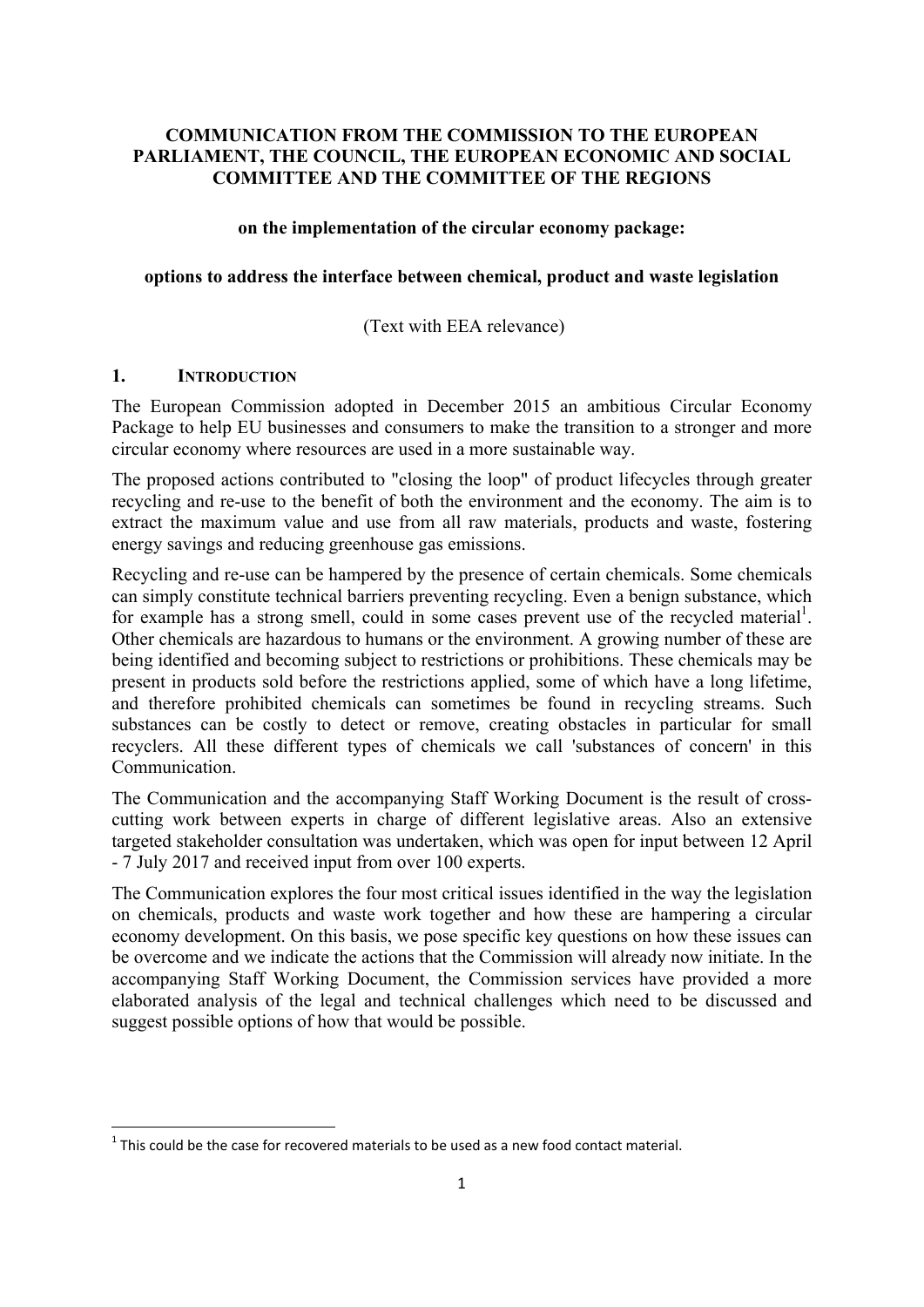### **2. WHAT DO WE AIM FOR?**

The Circular Economy Action Plan contained the following two-fold objectives to be achieved:

- 1) enabling recycling and improving the uptake of secondary raw materials, by limiting unnecessary burdens, and facilitating the cross-border circulation of secondary raw materials to ensure that they can be traded easily across the EU; and
- 2) substituting substances of concern and, where this is not possible, reducing their presence and improving their tracking.

These two objectives, one stemming from waste policy and the other from chemicals policy, have often been perceived to be in opposition and have given rise to claims that the one policy area impedes on the fulfilment of the objectives of the other.

The aim of this Communication is to promote a broad discussion in the Union on how the major elements identified at the interface between chemicals, product and waste legislation can be addressed in a satisfactory manner. Solutions need to take into account that this is a policy field where specific – often regional or even local – circumstances play an important role.

We are looking for solutions with broad support from the involved stakeholders that should be implemented at the right level. Not all issues would necessarily need an EU level response if national or local solutions would help us achieve better results.

### **3. FOUR IDENTIFIED ISSUES**

In the open, competitive EU market, firms produce their goods on the basis of the materials they believe suit their needs best. When waste has been treated to re-enter the market anew, these recovered materials are in direct competition with primary materials. Therefore, for any recovered material, its competitive position in the market is strongest when it is as close as possible to the primary material in performance and quality. This allows a broader range of uses for the recovered material.

Recovered materials that contain substances of concern may not be taken up because their use could simply harm the image of the product that contains the material. Furthermore, in some cases, these materials may not be allowed to be reused, for example, to produce new food contact materials.

In order to contribute to the success of the Union in maximizing recycling and minimising use of primary materials, we have thoroughly looked at the EU rules applicable to waste management, chemicals and products and found that four main issues stand out at the interface between these rules.

### **3.1. Information on presence of substances of concern is not readily available to those who handle waste and prepare it for recovery**

Waste often consists of mixed goods produced at different times meeting different product standards. Often, companies handling waste do not have access to information on the composition of the discarded goods they handle because the information either does not exist or if it does, it is not available by the time the good becomes waste. Furthermore, materials may also be affected by incidental contamination throughout their lifecycle.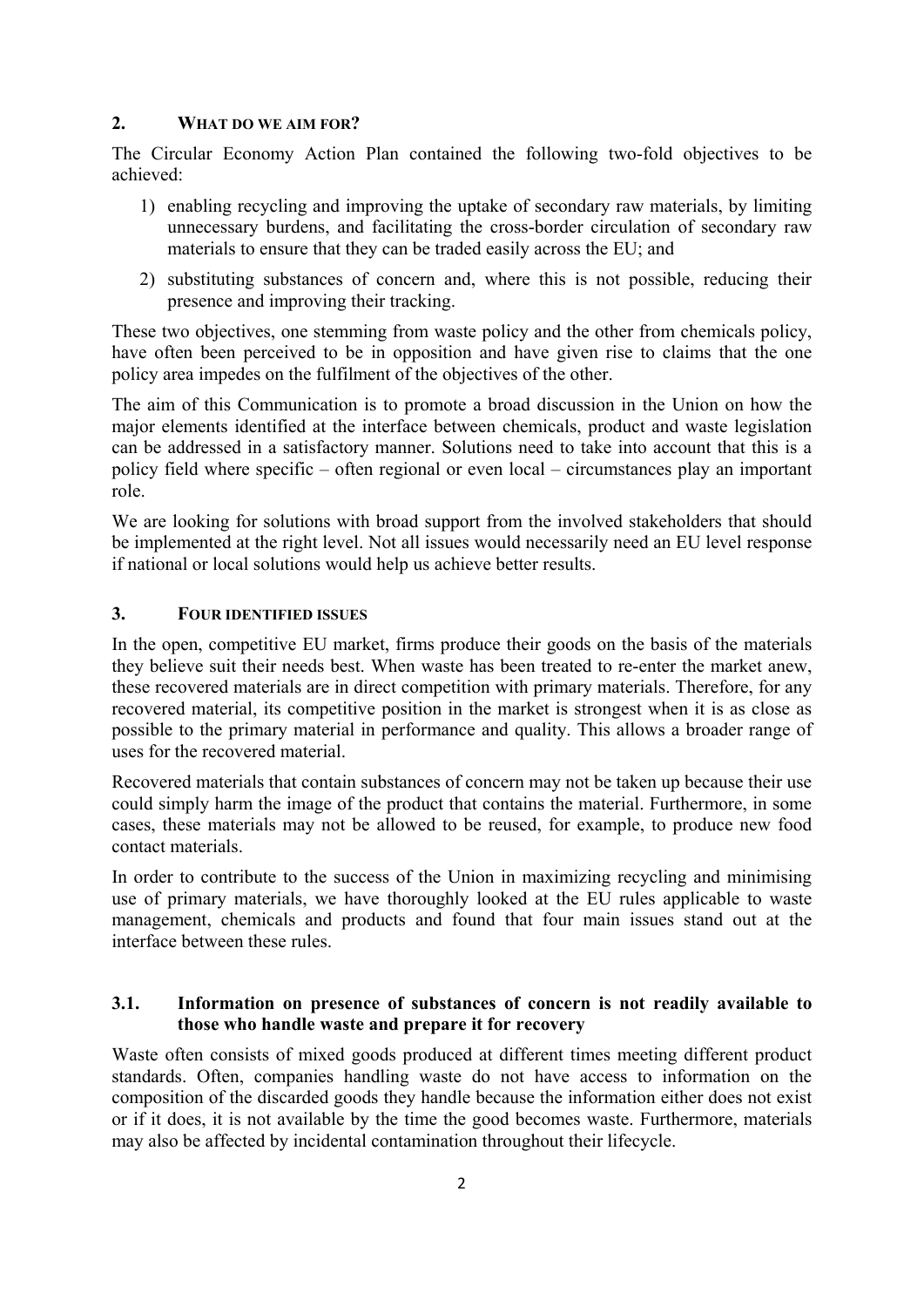Example: The paper industry makes efforts to keep its product safe and easy to recycle. When paper is used by converters to make printed products, inks and other materials can be added. The current rules do not enable paper recycling mills to have sufficient information about chemicals added in previous life-cycles. This limits recycling of paper and increases costs due to the need to perform additional controls and testing<sup>2</sup>. We have seen recent cases where ink residues and mineral oils have been found in food as a result of migration from packaging made from recycled paper and board<sup>3</sup>.

In addition, studies conducted by Member States relating to waste electrical and electronic equipment show that only in rare cases the information required under EU law is transferred to or made accessible to waste treatment facilities<sup>4</sup>.

### *3.1.1. Objective*

We must ensure that appropriate information on substances of concern in products is available to all actors in the supply chain and ultimately also becomes available to waste operators. This will contribute to the promotion of non-toxic materials cycles and improve the risk management of chemicals during repair and other forms of reuse and in waste recovery processes.

### *3.1.2. Planned actions*

In parallel with this consultation, we will improve the evidence base by launching a feasibility study, addressing representative sectors, on the use of different information systems, innovative tracing technologies and strategies which could enable relevant information to flow along article supply chains and reach recyclers. This study is expected to be ready by the end of 2019. Other planned activities include developing working procedures to make sure that imported articles do not contain substances which are not authorised for use in the production of articles in the EU, and simplified procedures for restricting  $CMR<sup>5</sup>$ substances in consumer articles.

#### **Questions:**

What would be the added value of introducing a compulsory information system in the Union that informs waste management and recovery operators of the presence of substances of concern?

How should we manage goods imported to the Union?

**THE CONSTRET 2**<br>The cording to information from CEPI provided in the targeted consultation.

<sup>&</sup>lt;sup>3</sup> See for instance[: https://chemicalwatch.com/](https://chemicalwatch.com/7210/mineral-oils-health-scare-sparks-food-packaging-debate)7210/mineral-oils-health-scare-sparks-food-packaging-debate or BEUC's position paper (see page 5) [https://www.anec.eu/images/Publications/position](https://www.anec.eu/images/Publications/position-papers/Sustainability/ANEC-PT-2017-CEG-017.pdf)[papers/Sustainability/ANEC-PT-2017-CEG-017.pdf](https://www.anec.eu/images/Publications/position-papers/Sustainability/ANEC-PT-2017-CEG-017.pdf) 

<sup>&</sup>lt;sup>4</sup> Source: Input of the Swedish EPA and France. Studies: Goodpoint, Information on Hazardous Substances in Waste, 2016 (In English) and Goodpoint, Information Transfer on Hazardous Substances, 2017 (In English).

<sup>&</sup>lt;sup>5</sup> Substances that cause cancer, mutations or adverse effects on reproduction.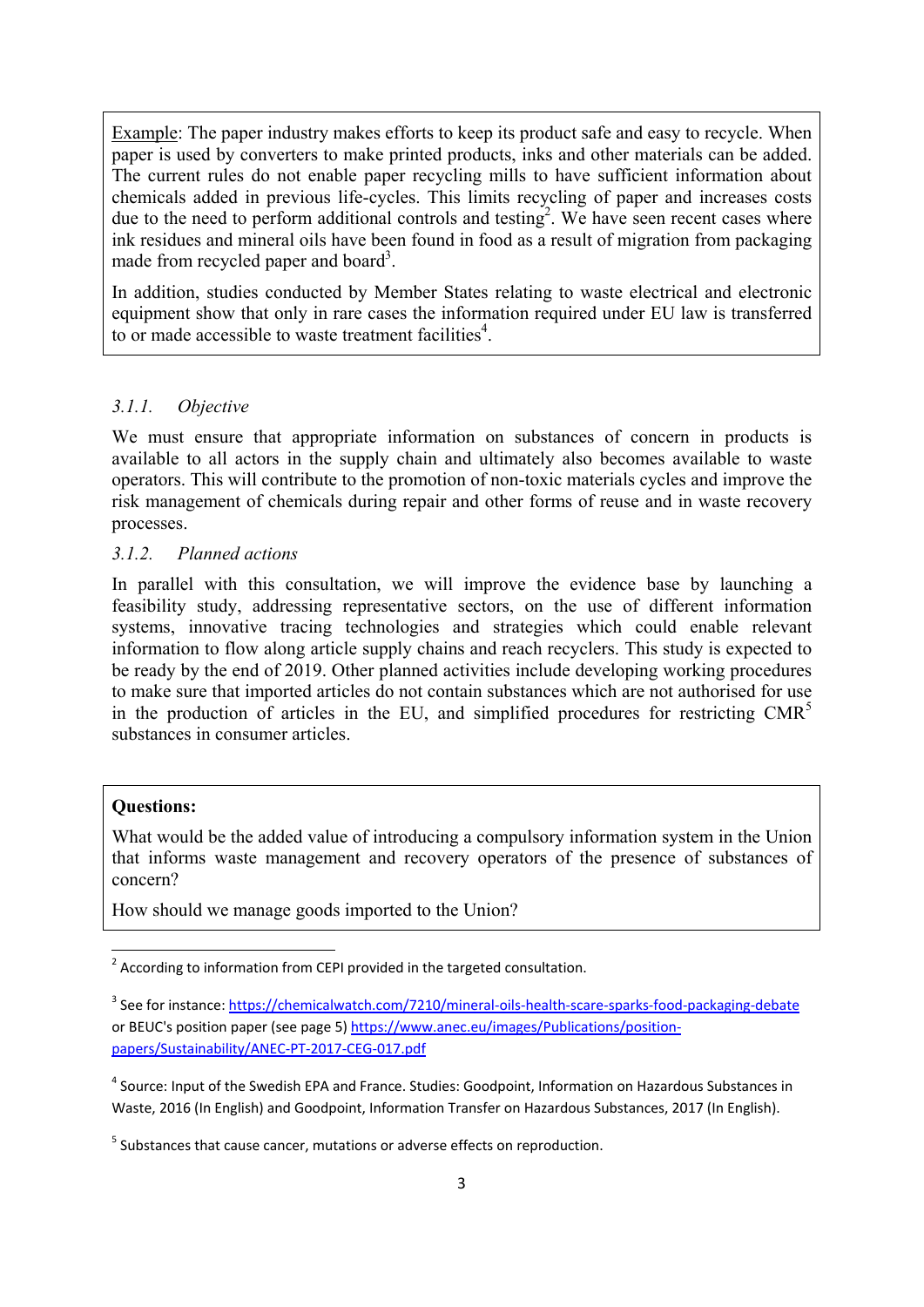## **3.2. Waste may contain substances that are no longer allowed in new products**

New chemicals are continuously placed on the market whilst others are forbidden when it is discovered that they pose a risk. This on-going process has the implication that products legally produced today may contain a substance that later may be forbidden. When the product becomes waste and is then recovered, the forbidden substance may still be contained in the recovered material. This is what we call the issue of 'legacy substances'.

Example: There are multiple examples of problems with "legacy substances". For instance, certain brominated flame retardants that are persistent, bio-accumulative and toxic have been reported found in recycled plastic products including toys and kitchen utensils<sup>6</sup>. In another case, the use of certain substances that were originally added to PVC to soften it is now regulated which means that recycled PVC containing those substances above specific quantities should not be used or placed on the market in the EU.

# *3.2.1. Objective*

We must make recycling easier and improve the uptake of secondary raw materials by promoting non-toxic material cycles. In addition, when considering possible chemical restrictions and exemptions to restrictions, we must give more attention to their impact on future recycling and reuse.

## *3.2.2. Planned actions*

The issue of legacy substances will continue to constitute a barrier to the circular economy and, therefore, we will take steps to develop a specific decision-making methodology to support decisions on the recyclability of waste containing substances of concern. This methodology will take into account the overall cost-benefit of recycling a material compared to its disposal (including incineration with energy recovery). We expect to finish this work by mid-2019.

We also see a need to prepare guidelines to ensure that the presence of substances of concern in recovered materials is better addressed in the early stages of the preparation of proposals to manage the risk of substances of concern.

Finally, we are considering enacting implementing legislation to allow an effective control of the use of the existing exemption from REACH registration for recovered substances.

### Questions:

How do we reconcile the idea that waste is a resource that we should recycle and, at the same time, ensure that waste that contains substances of concern is only recovered into materials which can be safely used?

Should we allow recycled materials to contain chemicals that are no longer allowed in primary materials? If so, under what conditions?

 6 See reference to several studies provided in contribution by EEB and BEUC. See for example page 4 of <http://eeb.org/publications/81/circular-economy/33789/pops-in-the-circular-economy.pdf>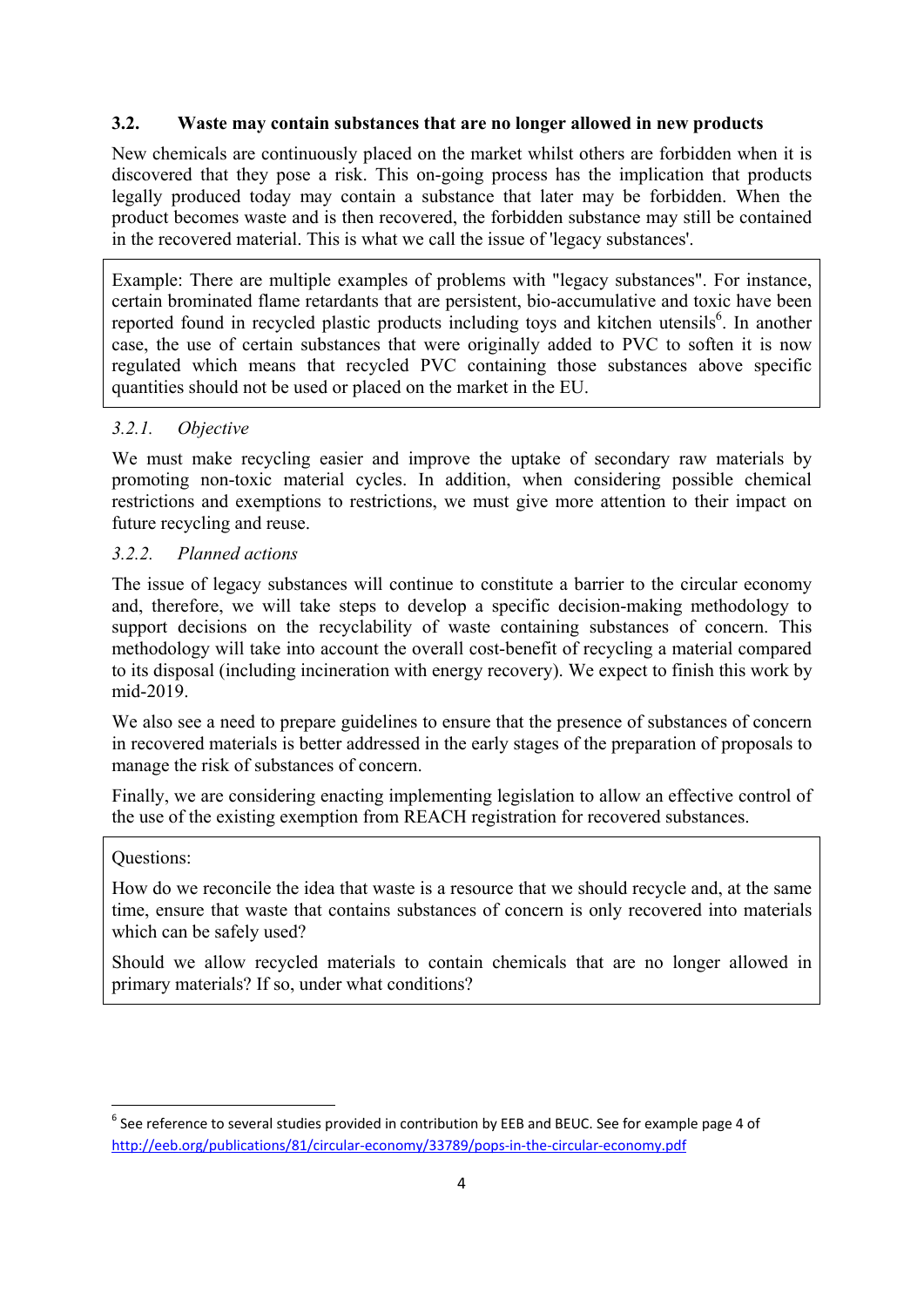## **3.3. EU's rules on end-of-waste are not fully harmonised, making it uncertain how waste becomes a new material and product**

Our rules, case law and years of experience establish when a good is no longer a good and has become waste. When that happens, EU waste legislation applies. The EU waste rules are stringent in order to protect human health and the environment. In a circular economy, materials should only stay in the waste phase temporarily as the aim is that they should be recovered and reintroduced into the economy to replace primary materials. In most cases, in order for this to happen, materials which have been recycled should no longer be considered waste.

For waste to cease to be waste, it has to meet the so-called 'end-of-waste criteria'. For some waste streams such criteria have been set at EU or national level. However, the scope of these rules and clarity on how they operate is lacking. The complexity of waste streams, recovery processes and recovered materials means that end-of-waste criteria that are applicable to whole waste streams are not easy to establish. Consequently, many recovered materials are traded and used in the absence of established end-of-waste criteria and therefore under unclear legal circumstances and without transparency.

Example: In the targeted consultation, the metals and the electricity industries reported difficulties in determining the waste or product status of materials such as coal ashes, copper slags or ferromolybdenum slags. Different criteria are applied across Member States, and even among different regions. This leads to problems in trans-border transport of these materials and sometimes makes it impossible to derive useful resources from these materials, some of which are waste generated in quantities counted in millions of tonnes per year<sup>7</sup>.

Uncertainties about the status of a material as a waste or a product is also an issue for authorities which often face difficulties in determining whether waste or product legislation applies. This situation arises for example in deciding whether recycled PVC containing DEHP should still be considered waste or whether it should be treated as a product.

# *3.3.1. Objective*

We must enable a more harmonised interpretation and implementation of end-of-waste rules across the EU to further facilitate the use of recovered material within the EU.

### *3.3.2. Planned actions*

The Commission will facilitate closer cooperation between existing chemical and waste management expert networks and prepare an on-line EU repository for all adopted national and EU end-of-waste and by-product criteria. It will also launch a study to gain a better understanding of Member States' practices as regards implementation and verification of provisions on end-of-waste as a basis for possible guidelines.

### Question:

How and for which waste streams should we facilitate more harmonisation of end-of-waste rules?

 7 See Eurometaux: https://www.eurometaux.eu/media/1634/eurometaux-response-chemicals-products[waste-interface-stakeholder-c.pdf a](https://www.eurometaux.eu/media/1634/eurometaux-response-chemicals-products-waste-interface-stakeholder-c.pdf)nd Eurelectric[: http://www.eurelectric.org/media/340047/eurelectric](http://www.eurelectric.org/media/340047/eurelectric-interface_consultation-final_07072017-2017-2430-0001-01-e.pdf)[interface\\_consultation-final\\_07072017-2017-2430-0001-01-e.pdf.](http://www.eurelectric.org/media/340047/eurelectric-interface_consultation-final_07072017-2017-2430-0001-01-e.pdf)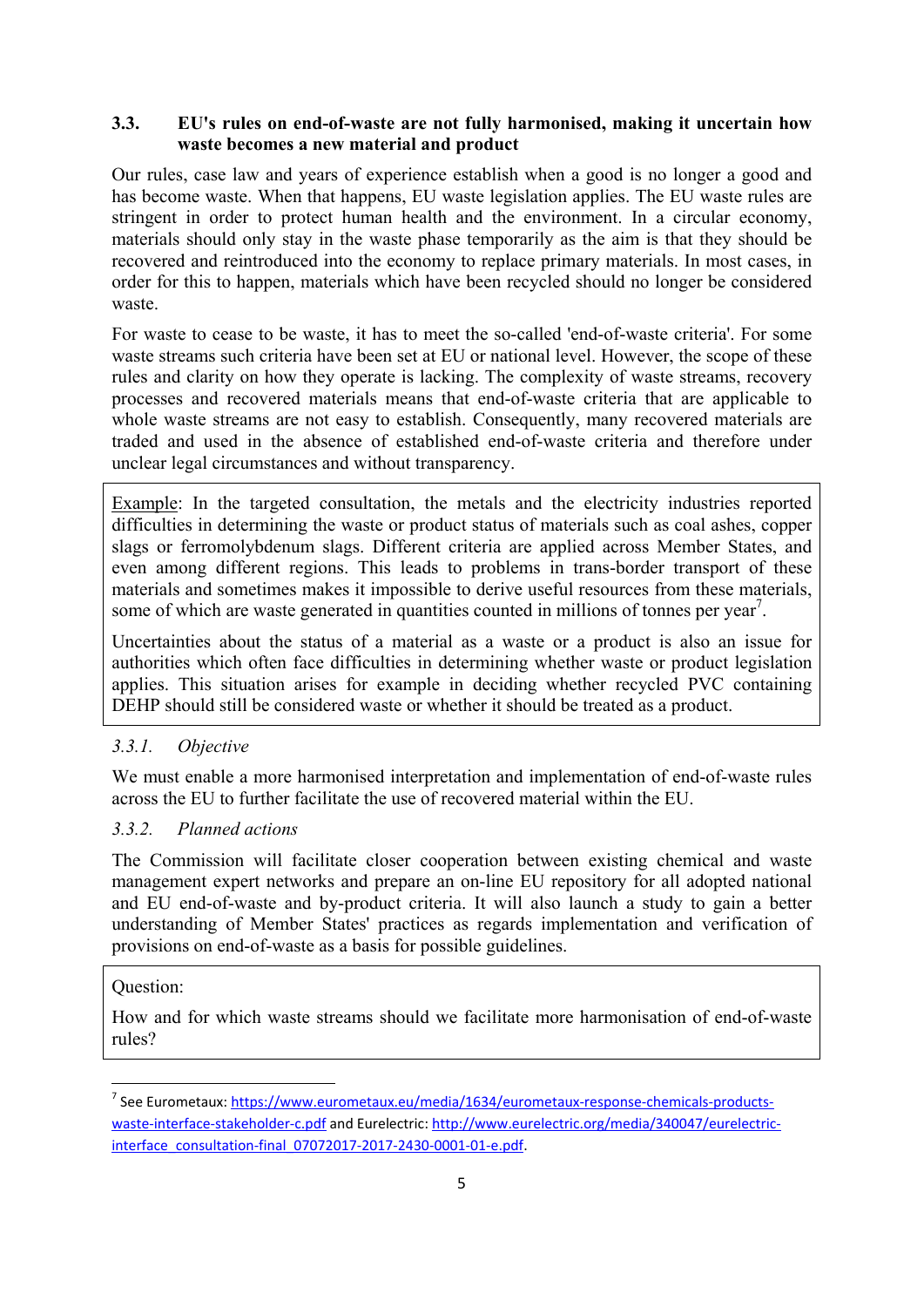## **3.4. Rules to decide which wastes and chemicals are hazardous are not well aligned and this affects the uptake of secondary raw materials**

The production and use of hazardous chemicals and products are subject to strict EU rules adopted to protect workers $\delta$ , citizens and the environment from harm. When a chemical is determined to be hazardous, it is classified as such, which leads to clear obligations for operators to ensure their safe handling.

Waste management is similarly governed by EU rules adopted with the same objectives in mind so that hazardous waste is treated without harming the environment or human health. However, the two sets of rules are not fully aligned. We have seen situations where the same material, containing a hazardous substance, may be considered hazardous or not hazardous depending on whether it is waste or a product. This discrepancy means that it cannot be assumed that materials that re-enter the economy resulting from the recovery of nonhazardous waste will necessarily result in a non-hazardous product.

The way rules on classification of waste are implemented and enforced has important consequences on future waste management choices, such as feasibility and economic viability of collection, recycling method or the choice between recycling and disposal. Such discrepancies may have an impact upon the uptake of secondary raw materials.

 Example: Lead metal has a different classification depending on its waste or product status. Lead metal waste from construction and demolition activities is listed as non-hazardous waste in the European List of Waste. Lead metal as a product is classified as a hazardous substance under the EU legislation on classification, packaging and labelling of chemicals (CLP – Regulation) due to its harmful effects on reproduction.

Another example is the case of flexible PVC waste containing certain additives, where often waste operators (mis)classify this waste as non-hazardous although the resulting recovered product will be classified as a hazardous chemical mixture under the CLP Regulation.

# *3.4.1. Objective*

We must ensure a more consistent approach between chemicals and waste classification rules.

# *3.4.2. Planned actions*

We are about to publish a guidance document on waste classification to assist waste operators and competent authorities to have a common approach to waste characterisation and classification. We will also promote the exchange of best practices with regard to test methods for the assessment of substances as concerns the hazardous property HP 14 'Ecotoxic' with a view to their possible harmonisation.

### Question:

**.** 

Should we further align the rules on hazard classification so that waste would be considered hazardous according to the same rules as products?

<sup>8</sup> Directive 89/391/EEC on the introduction of measures to encourage improvements in the safety and health of workers at work; Directive 98/24/EC on the protection of the health and safety of workers from the risks related to chemical agents at work; Directive 2004/37/EC on the protection of workers from the risks related to exposure to carcinogens or mutagens at work.